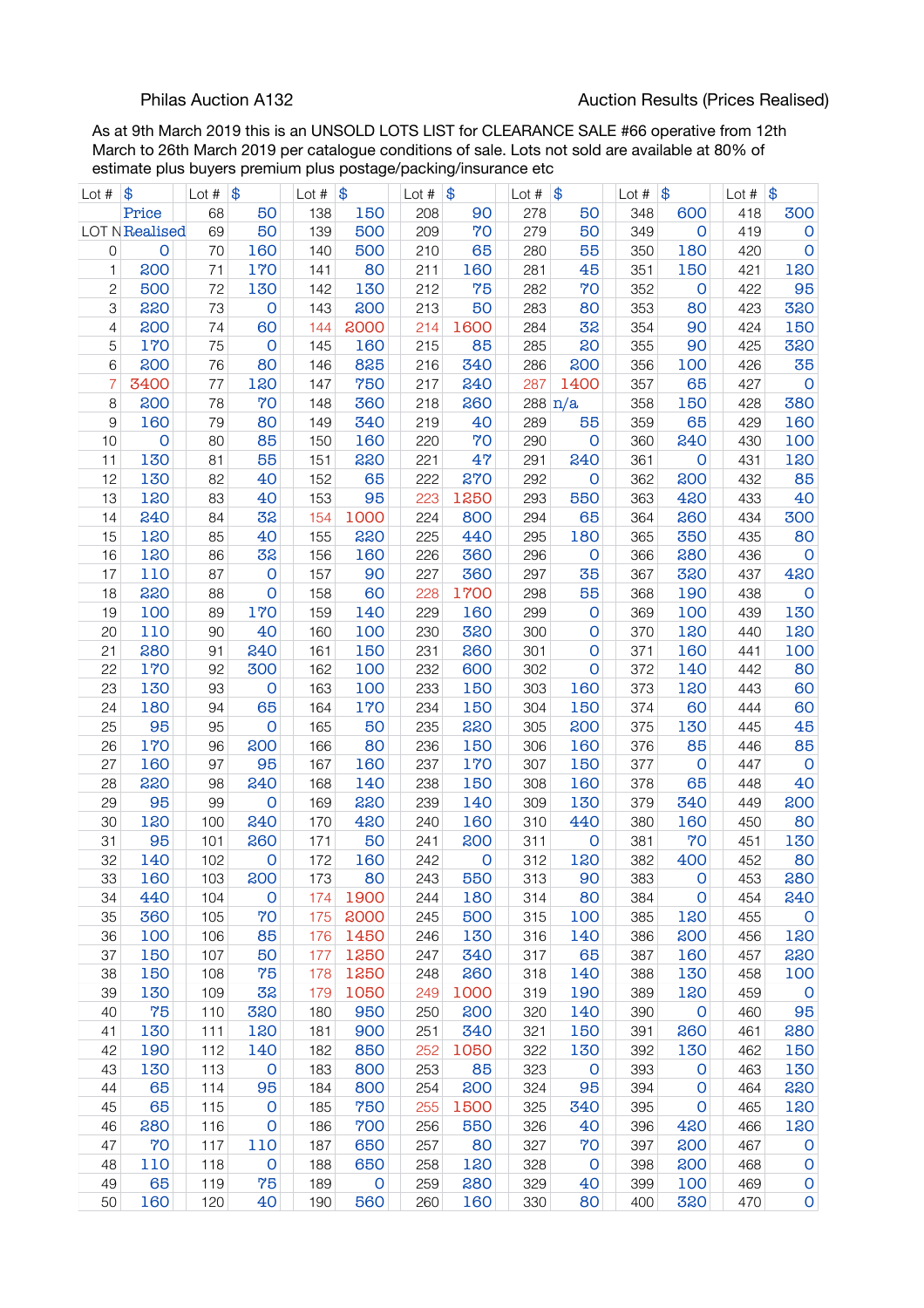| 51      | 70                  | 121        | 80           | 191     | 520                | 261     | 140          | 331     | $\mathsf{O}$        | 401     | 320                 | 471                              | 70                  |
|---------|---------------------|------------|--------------|---------|--------------------|---------|--------------|---------|---------------------|---------|---------------------|----------------------------------|---------------------|
| 52      | 70                  | 122        | 40           | 192     | 500                | 262     | 120          | 332     | 50                  | 402     | 50                  | 472                              | 130                 |
| 53      | 70                  | 123        | 40           | 193     | 480                | 263     | 120          | 333     | 120                 | 403     | 240                 | 473                              | 50                  |
| 54      | 95                  | 124        | 60           | 194     | 480                | 264     | 120          | 334     | 45                  | 404     | 300                 | 474                              | 32                  |
| 55      | 55                  | 125        | 60           | 195     | 420                | 265     | 480          | 335     | 90                  | 405     | 430                 | 475                              | 320                 |
| 56      | $\mathbf 0$         | 126        | $\mathbf 0$  | 196     | 420                | 266     | 130          | 336     | 65                  | 406     | 220                 | 476                              | 550                 |
| 57      | 160                 | 127        | 70           | 197     | 380                | 267     | 80           | 337     | 120                 | 407     | 190                 | 477                              | 150                 |
| 58      | 55                  | 128        | $\mathbf 0$  | 198     | 320                | 268     | 120          | 338     | 80                  | 408     | $\mathbf 0$         | 478                              | $\mathbf 0$         |
| 59      | 75                  | 129        | 20           | 199     | 360                | 269     | 65           | 339     | $\mathsf{O}$        | 409     | 70                  | 479                              | 130                 |
| 60      | 100                 | 130        | 950          | 200     | 280                | 270     | 65           | 340     | 0                   | 410     | 85                  | 480                              | 500                 |
| 61      | 240                 | 131        | 1300         | 201     | 260                | 271     | 85           | 341     | 0                   | 411     | 50                  | 481                              | 110                 |
| 62      | 140                 | 132        | 190          | 202     | 300                | 272     | 80           | 342     | $\mathsf O$         | 412     | 34                  | 482                              | 160                 |
| 63      | 70                  | 133        | 850          | 203     | 270                | 273     | 50           | 343     | 65                  |         | 413 $n/a$           | 483                              | 120                 |
| 64      | 190                 | 134        | 260          | 204     | 170                | 274     | 50           | 344     | 70                  | 414     | 65                  | 484                              | 85                  |
| 65      | 200                 | 135        | 2500         | 205     | 140                | 275     | 800          | 345     | 60                  | 415     | 190                 | 485                              | 170                 |
| 66      | 80                  | 136        | 280          | 206     | 130                | 276     | 50           | 346     | 240                 | 416     | $\mathsf{O}\xspace$ | 486                              | 360                 |
| 67      | 50                  | 137        | 130          | 207     | 170                | 277     | $\mathsf{O}$ | 347     | 0                   | 417     | 150                 | 487                              | 320                 |
|         |                     |            |              |         |                    |         |              |         |                     |         |                     |                                  |                     |
|         |                     |            |              |         |                    |         |              |         |                     |         |                     |                                  |                     |
| Lot $#$ | $\frac{1}{2}$       | Lot $#$    | \$           | Lot $#$ | \$                 | Lot $#$ | \$           | Lot $#$ | \$                  | Lot $#$ | \$                  | Lot $\#$ $\$\$                   |                     |
| 488     | 140                 | 616        | 55           | 686     | $\mathbf 0$        | 756     | $\mathsf O$  | 826     | 1900                | 896     | 150                 | 1021                             | $\mathsf O$         |
| 489     | 55                  | 617        | 55           | 687     | 110                | 757     | $\mathbf 0$  | 827     | 240                 | 897     | $\mathbf 0$         | 1022                             | 65                  |
| 490     | 120                 | 618        | 55           | 688     | 140                | 758     | $\mathsf{O}$ | 828     | 850                 | 898     | 130                 | 1023                             | 100                 |
| 491     | 120                 | 619        | 50           | 689     | $\mathbf 0$        | 759     | 110          | 829     | 700                 | 899     | 90                  | 1024                             | $\mathbf 0$         |
| 492     | $\mathsf{O}\xspace$ | 620        | 50           | 690     | $\mathbf 0$        | 760     | 80           | 830     | 260                 | 900     | $\mathbf 0$         | 1025                             | 65                  |
| 493     | $\mathsf{O}$        | 621        | 95           | 691     | 65                 | 761     | 120          | 831     | 180                 | 901     | O                   | 1026                             | $\mathbf 0$         |
| 494     | 80                  | 622        | $\mathbf 0$  | 692     | 180                | 762     | 70           | 832     | $\mathbf 0$         | 902     | $\mathbf 0$         | 1027                             | $\mathbf 0$         |
| 495     | 80                  | 623        | 180          | 693     | 120                | 763     | 460          | 833     | 120                 | 903     | 160                 | 1028                             | 240                 |
| 496     | 45                  | 624        | $\mathbf 0$  | 694     | $\mathbf 0$        | 764     | $\mathbf 0$  | 834     | $\mathsf{O}$        | 904     | 50                  | 1029                             | 130                 |
| 497     | 48                  | 625        | 160          | 695     | 320                | 765     | 120          | 835     | 0                   | 905     | 200                 | 1030                             | $\mathbf 0$         |
| 498     | 170                 | 626        | 70           | 696     | 420                | 766     | 480          | 836     | 0                   | 906     | 1500                | 1031                             | 380                 |
| 499     | 60                  | 627        | 100          | 697     | 200                | 767     | 110          | 837     | 1050                | 907     | $\mathsf{O}$        | 1032                             | $\mathbf 0$         |
| 500     | 50                  | 628        | 650          | 698     | 220                | 768     | $\mathsf O$  | 838     | 0                   | 908     | $\mathsf{O}$        | 1033                             | $\mathbf 0$         |
| 501     | 320                 | 629        | 320          | 699     | $\mathbf 0$        | 769     | 240          | 839     | 0                   | 909     | O                   | 1034                             | $\mathsf{O}\xspace$ |
| 502     | 50                  | 630        | 150          | 700     | 100                | 770     | 65           | 840     | 0                   | 910     | $\mathbf 0$         | 1035                             | 220                 |
| 503     | 120                 | 631        | 55           | 701     | $\mathsf{o}$       | 771     | O            | 841     | 0                   | 911     | 120                 | 1036                             | $\mathbf 0$         |
| 504     | 65                  | 632        | 80           | 702     | 130                | 772     | 0            | 842     | O                   | 912     | 65                  | 1037                             | 100                 |
| 505     | 95                  | 633        | 300          | 703     | 120                | 773     | $\circ$      | 843     | $\mathbf 0$         | 913     | $\mathbf 0$         | 1038                             | 90                  |
| 506     | 40                  | 634        | $\mathsf{O}$ | 704     | $\overline{O}$     | 774     | $\mathbf 0$  | 844     | 40                  | 914     | $\mathbf 0$         | 1039                             | 120                 |
| 507     | 200                 | 635        | 280          | 705     | $\mathbf 0$        | 775     | 200          | 845     | $\mathsf{O}\xspace$ | 915     | $\mathbf 0$         | 1040                             | $\mathbf 0$         |
| 508     | 80                  | 636        | 380          | 706     | 120                | 776     | 36           |         | 846 $n/a$           | 916     | 140                 | 1041                             | 120                 |
| 509     | $\mathsf{O}$        | 637        | 100          | 707     | 90                 | 777     | $\mathbf 0$  | 847     | $\mathsf O$         | 917     | $\mathbf 0$         | 1042                             | $\mathsf{o}$        |
| 510     | $\mathsf O$         | 638        | 320          | 708     | 700                | 778     | $\mathbf 0$  | 848     | 300                 | 918     | 50                  | 1043                             | 200                 |
| 511     | $\mathsf O$         | 639        | $\mathbf 0$  | 709     | 220                | 779     | 50           | 849     | 120                 | 919     | $\mathbf{O}$        | 1044                             | 110                 |
| 512     | 160                 | 640        | $\mathbf 0$  | 710     | 80                 | 780     | $\mathbf 0$  | 850     | 200                 | 920     | 320                 | 1045                             | $\mathbf 0$         |
| 513     | 200                 | 641        | 200          | 711     | $\mathbf 0$        | 781     | 200          | 851     | 80                  | 921     | 340                 | 1046                             | $\mathsf{O}\xspace$ |
| 514     | $\mathsf{O}$        | 642        | 65           | 712     | O                  | 782     | $\mathsf{O}$ | 852     | 120                 | 922     | $\mathbf 0$         | 1047                             | $\mathsf O$         |
| 515     | 80                  | 643        | 65           | 713     | O                  | 783     | 65           | 853     | $\mathsf{O}$        | 923     | $\mathsf{O}$        | 1048                             | $\mathsf{O}\xspace$ |
| 516     | 120                 | 644        | 190          | 714     | 340                | 784     | $\mathbf 0$  | 854     | $\mathbf 0$         | 924     | O                   | 1049                             | $\mathsf{O}\xspace$ |
|         | 100                 | 645        | 75           |         |                    | 785     |              |         | 55                  |         |                     |                                  |                     |
| 517     |                     |            |              | 715     | $\mathbf 0$<br>120 |         | 50           | 855     |                     | 925     | $\mathsf{O}$        | 1050                             | 360                 |
| 518     | 170                 | 646<br>647 | $\mathbf 0$  | 716     |                    | 786     | $\mathsf{O}$ | 856     | 360                 | 926     | $\mathbf 0$         | 1051                             | 200                 |
| 519     | 32                  |            | 800          | 717     | $\mathbf 0$        | 787     | $\mathsf{O}$ | 857     | 360                 | 927     | $\mathsf{O}$        | 1052                             | $\mathsf{O}$        |
| 520     | $\mathbf 0$         | 648        | 240          | 718     | 65                 | 788     | 0            | 858     | $\mathsf{O}$        | 928     | 55                  | 1053                             | 140                 |
| 521     | 55                  | 649        | 360          | 719     | $\mathsf{O}$       | 789     | 0            | 859     | 180                 | 929     | $\mathsf{o}$        | 1054                             | 55                  |
| 522     | 75                  | 650        | 130          | 720     | 160                | 790     | 0            | 860     | $\mathsf{o}$        | 930     | 80                  | 1055                             | 55                  |
| 523     | $\mathbf 0$         | 651        | 320          | 721     | 850                | 791     | $\mathsf O$  | 861     | 140                 | 931     | $\mathbf 0$         | 1056                             | $\overline{0}$      |
| 524     | 440                 | 652        | 320          | 722     | 440                | 792     | $\mathsf O$  | 862     | $\mathsf{O}$        | 932     | 130                 | $1057 \frac{\text{n}}{\text{a}}$ |                     |
| 525     | 34                  | 653        | 750          | 723     | 850                | 793     | $\mathsf O$  | 863     | 65                  | 933     | 40                  | 1058                             | $\mathsf{O}$        |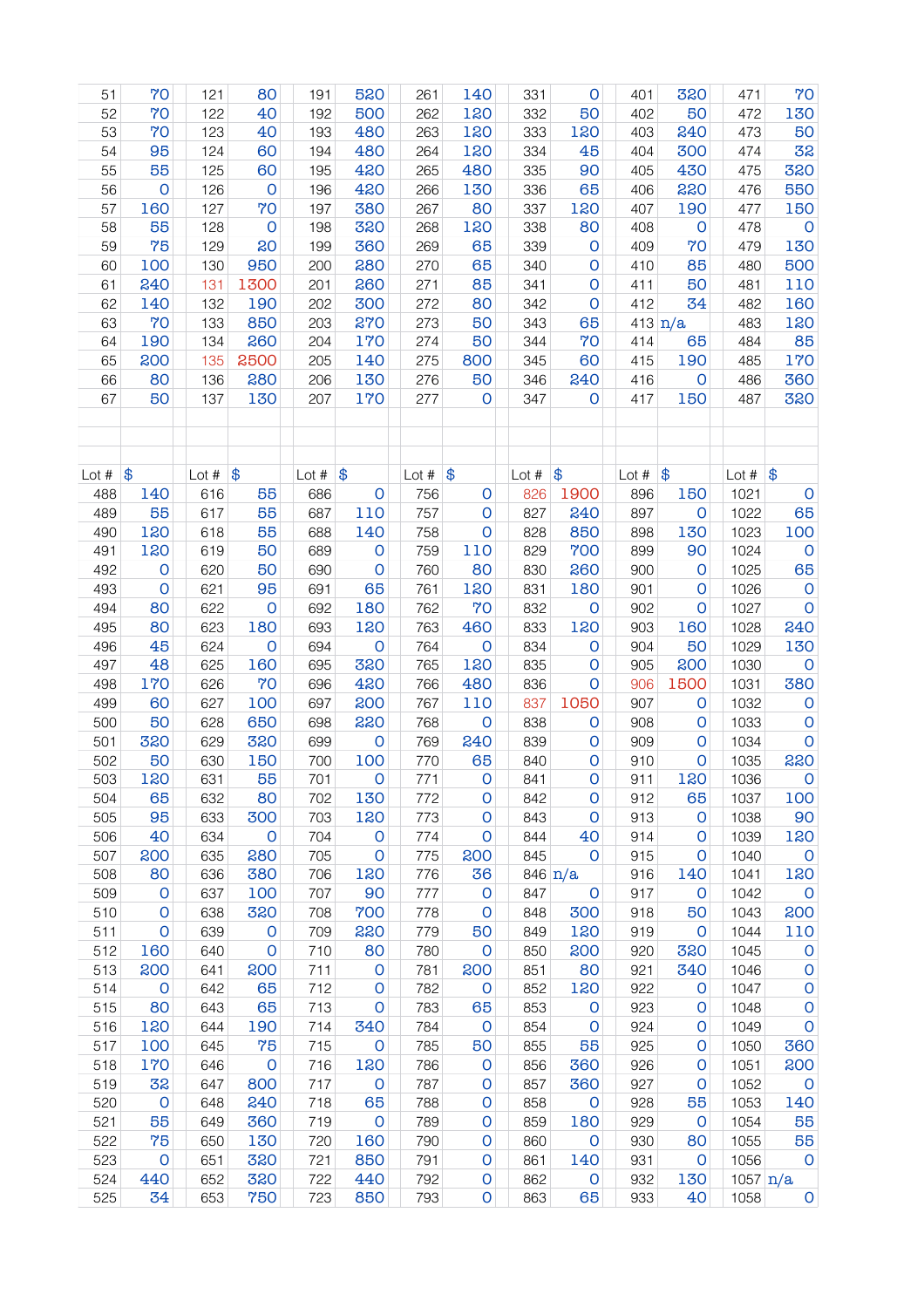| 551     | 1250                    | 654     | $\mathsf{O}$        | 724                    | 550               | 794        | $\mathsf{O}$  | 864     | O             | 934      | 0                   | 1059                | 190                 |
|---------|-------------------------|---------|---------------------|------------------------|-------------------|------------|---------------|---------|---------------|----------|---------------------|---------------------|---------------------|
| 552     | 340                     | 655     | $\mathsf{O}\xspace$ | 725                    | 85                | 795        | 65            | 865     | O             | 935      | $\mathsf{O}$        | 1060                | 70                  |
| 553     | 480                     | 656     | 65                  |                        | $726 \text{ n/a}$ | 796        | 200           | 866     | O             | 936      | $\mathbf 0$         | 1061                | $\mathsf{O}$        |
| 554     | 170                     | 657     | 55                  | 727                    | 750               | 797        | $\mathbf 0$   | 867     | 260           | 937      | 60                  | 1062                | 95                  |
| 555     | 320                     | 658     | $\mathsf O$         | 728                    | 65                | 798        | 170           | 868     | 700           | 938      | 90                  | 1063                | $\mathsf O$         |
| 556     | 320                     | 659     | 850                 |                        | $729 \text{ n/a}$ | 799        | $\circ$       | 869     | $\mathbf 0$   | 939      | 60                  | 1064                | $\mathsf O$         |
| 557     | 120                     | 660     | 160                 | 730                    | 220               | 800        | $\mathbf 0$   | 870     | $\mathbf 0$   | 940      | 16                  | 1065                | 120                 |
| 558     | 75                      | 661     | 95                  | 731                    | 80                | 801        | $\mathbf 0$   | 871     | 80            | 941      | $\mathbf 0$         | 1066                | 65                  |
| 559     | 420                     | 662     | 65                  | 732                    | 250               | 802        | $\mathsf{O}$  | 872     | $\mathbf 0$   | 942      | $\mathbf 0$         | 1067                | $\mathbf 0$         |
| 560     | 50                      | 663     | 60                  | 733                    | 360               | 803        | 150           | 873     | 50            | 943      | 40                  | 1068                | 100                 |
| 561     | 140                     | 664     | $\mathbf 0$         | 734                    | $\mathbf 0$       | 804        | 100           | 874     | $\mathbf 0$   | 944      | 170                 | 1069                | O                   |
| 562     | 550                     | 665     | 75                  | 735                    | $\mathbf 0$       | 805        | 70            | 875     | 80            | 945      | 30                  | 1070                | 480                 |
| 563     | $\mathsf{O}$            | 666     | $\mathbf 0$         | 736                    | 75                | 806        | 100           | 876     | $\mathbf 0$   | 1001     | $\mathsf{O}$        | 1071                | $\mathsf{O}\xspace$ |
| 564     | O                       | 667     | 130                 | 737                    | $\mathbf 0$       | 807        | 650           | 877     | 150           | 1002     | $\mathbf 0$         | 1072                | 240                 |
| 565     | 90                      | 668     | 120                 | 738                    | O                 | 808        | 650           | 878     | $\mathsf{O}$  | 1003     | 70                  | 1073                | 250                 |
| 566     | 70                      | 669     | $\mathsf{O}\xspace$ | 739                    | 320               | 809        | 440           | 879     | 50            | 1004     | O                   | 1074                | $\mathsf O$         |
| 567     | $\mathbf 0$             | 670     | 50                  | 740                    | $\mathbf 0$       | 810        | 420           | 880     | 90            | 1005     | 300                 | 1075                | 80                  |
| 601     | 280                     | 671     | 50                  | 741                    | $\mathbf 0$       | 811        | 240           | 881     | $\mathbf 0$   | 1006     | 120                 | 1076                | 85                  |
| 602     | 500                     | 672     | 50                  | 742                    | 300               | 812        | 340           | 882     | 320           | 1007     | 80                  | 1077                | 85                  |
| 603     | 140                     | 673     | 200                 | 743                    | 80                | 813        | 360           | 883     | 100           | 1008     | 160                 | 1078                | $\mathbf 0$         |
| 604     | 100                     | 674     | 300                 | 744                    | 55                | 814        | 220           | 884     | 85            | 1009     | 50                  | 1079                | 120                 |
| 605     | 500                     | 675     | 80                  | 745                    | $\mathbf 0$       | 815        | $\mathbf 0$   |         | 885 $n/a$     | 1010     | 60                  | 1080                | $\mathsf O$         |
| 606     | 80                      | 676     | 400                 | 746                    | $\mathbf 0$       | 816        | 200           | 886     | $\mathbf 0$   | 1011     | $\mathsf{O}\xspace$ | 1081                | 160                 |
| 607     | 120                     | 677     | $\mathsf{O}$        | 747                    | $\mathbf 0$       | 817        | $\mathbf 0$   | 887     | $\mathbf 0$   | 1012     | $\mathbf 0$         | 1082                | 120                 |
| 608     | $\mathsf{O}$            | 678     | $\mathbf 0$         | 748                    | 480               | 818        | $\mathbf 0$   | 888     | $\mathbf 0$   | 1013     | 150                 | 1083                | 160                 |
| 609     | 0                       | 679     | 240                 | 749                    | $\mathbf 0$       | 819        | $\mathsf{O}$  | 889     | O             | 1014     | 60                  | 1084                | $\mathsf{O}\xspace$ |
| 610     | 0                       | 680     | 80                  | 750                    | 320               | 820        | 130           | 890     | O             | 1015     | 120                 | 1085                | $\mathsf O$         |
| 611     | 0                       | 681     | 2300                | 751                    | 420               | 821        | $\mathsf{O}$  | 891     | 170           | 1016     | 700                 | 1086                | $\mathsf O$         |
| 612     | 0                       | 682     | 85                  | 752                    | $\mathbf 0$       | 822        | $\mathbf 0$   | 892     | 0             | 1017     | 120                 | 1087                | 200                 |
|         |                         |         |                     |                        |                   |            |               |         |               |          |                     |                     |                     |
|         |                         |         |                     |                        |                   |            |               |         |               |          |                     |                     |                     |
| 613     | 0                       | 683     | 180                 | 753                    | 220               | 823        | 160           | 893     | $\mathbf 0$   | 1018     | 0                   | 1088                | 240                 |
| 614     | 0                       | 684     | 95                  | 754                    | 120               | 824        | $\mathbf 0$   | 894     | $\mathbf 0$   | 1019     | 0                   | 1089                | 320                 |
| 615     | $\mathsf O$             | 685     | 90                  | 755                    | 280               | 825        | 50            | 895     | 45            | 1020     | 50                  | 1090                | 140                 |
|         |                         |         |                     |                        |                   |            |               |         |               |          |                     |                     |                     |
| Lot $#$ | \$                      | Lot $#$ | \$                  | Lot $#$                | \$                | Lot #      | $\frac{1}{2}$ | Lot $#$ | $\frac{1}{2}$ | Lot $#$  | \$                  | Lot # $\frac{1}{9}$ |                     |
| 1091    | $\mathsf{O}\xspace$     | 1161    | $\circ$             | 1231                   | 160               | 1301       | 160           | 2013    | 40            | 2083     | 0                   | 2153                | $\mathsf O$         |
| 1092    | 120                     | 1162    | $\mathbf 0$         | 1232                   | 140               | 1302       | 140           | 2014    | 20            | 2084     | $\mathsf{O}$        | 2154                | 40                  |
| 1093    | 75                      | 1163    | 160                 | 1233                   | 0                 | 1303       | 0             | 2015    | 0             | 2085     | $\mathbf{O}$        | 2155                | $\circ$             |
| 1094    | 70                      | 1164    | 80                  | 1234                   | 140               | 1304       | 0             | 2016    | 40            | 2086     | 0                   | 2156                | $\mathsf O$         |
| 1095    | 600                     | 1165    | $\mathsf{O}$        | 1235 $n/a$             |                   | 1305 $n/a$ |               | 2017    | 32            | 2087     | 0                   | 2157                | $\mathsf O$         |
| 1096    | 0                       | 1166    | 65                  | 1236                   | $\mathbf 0$       | 1306       | 400           | 2018    | 50            | 2088     | 0                   | 2158                | $\mathsf O$         |
| 1097    | $\mathsf O$             | 1167    | 120                 | 1237                   | 120               | 1307       | 0             | 2019    | 65            | 2089     | 0                   | 2159                | $\mathsf O$         |
| 1098    | 110                     | 1168    | $\mathsf O$         | $1238 \, \mathrm{n/a}$ |                   | 1308       | $\mathsf{o}$  | 2020    | $\mathsf{o}$  | 2090     | 0                   | 2160                | $\mathsf O$         |
| 1099    | $\mathsf{O}$            | 1169    | $\mathsf O$         | 1239                   | 95                | 1309       | $\mathsf{o}$  | 2021    | $\mathsf{o}$  | 2091     | O                   | 2161                | $\mathsf O$         |
| 1100    | 440                     | 1170    | $\mathbf 0$         | 1240                   | $\mathsf{O}$      | 1310       | $\mathsf{o}$  | 2022    | 45            | 2092     | $\mathbf 0$         | 2162                | $\mathsf O$         |
| 1101    | 260                     | 1171    | 70                  | 1241                   | 170               | 1311       | 480           | 2023    | $\mathbf 0$   | 2093     | 50                  | 2163                | $\mathsf O$         |
| 1102    | 120                     | 1172    | $\mathsf{O}$        | 1242                   | 55                | 1312       | O             | 2024    | 150           | 2094 24z |                     | 2164                | $\mathsf O$         |
| 1103    | $\overline{\mathbf{O}}$ | 1173    | $\mathbf 0$         | 1243                   | 420               | 1313       | $\mathbf 0$   | 2025    | $\mathsf{o}$  | 2095     | $\mathbf 0$         | 2165                | $\mathsf O$         |
| 1104    | 80                      | 1174    | 200                 | 1244                   | 400               | 1314       | O             | 2026    | $\mathbf 0$   | 2096     | 120                 | 2166                | 28                  |
| 1105    | 240                     | 1175    | $\mathsf{O}$        | 1245                   | 400               | 1315       | O             | 2027    | 24            | 2097     | O                   | 2167                | $\mathbf 0$         |
| 1106    | $\overline{\mathbf{O}}$ | 1176    | 80                  | 1246                   | 380               | 1316       | $\mathsf{o}$  | 2028    | $\mathsf{O}$  | 2098     | O                   | 2168                | 60                  |
| 1107    | 110                     | 1177    | $\mathsf{O}$        | 1247                   | 120               | 1317       | 160           | 2029    | 0             | 2099     | O                   | 2169                | $\mathbf 0$         |
| 1108    | $\mathsf{o}$            | 1178    | 75                  | 1248                   | 440               | 1318       | 340           | 2030    | O             | 2100     | O                   | 2170                | 28                  |
| 1109    | 0                       | 1179    | 220                 | 1249                   | 400               | 1319       | 0             | 2031    | O             | 2101     | 32                  | 2171                | 110                 |
| 1110    | $\mathsf O$             | 1180    | 60                  | 1250                   | 200               | 1320       | 32            | 2032    | O             | 2102     | $\mathbf 0$         | 2172                | 65                  |
| 1111    | $\mathsf O$             | 1181    | $\mathsf{O}$        | 1251                   | 65                | 1321       | $\mathbf 0$   | 2033    | 50            | 2103     | 65                  | 2173                | 70                  |
| 1112    | 240                     | 1182    | 130                 | 1252                   | 100               | 1322       | 60            | 2034    | 40            | 2104     | 130                 | 2174                | 150                 |
| 1113    | 0                       | 1183    | $\mathsf{O}$        | 1253                   | 80                | 1323       | 50            | 2035    | O             | 2105     | O                   | 2175                | 150                 |
| 1114    | $\mathsf O$             | 1184    | 280                 | 1254                   | 240               | 1324       | $\mathsf{O}$  | 2036    | $\mathbf 0$   | 2106     | O                   | 2176                | 120                 |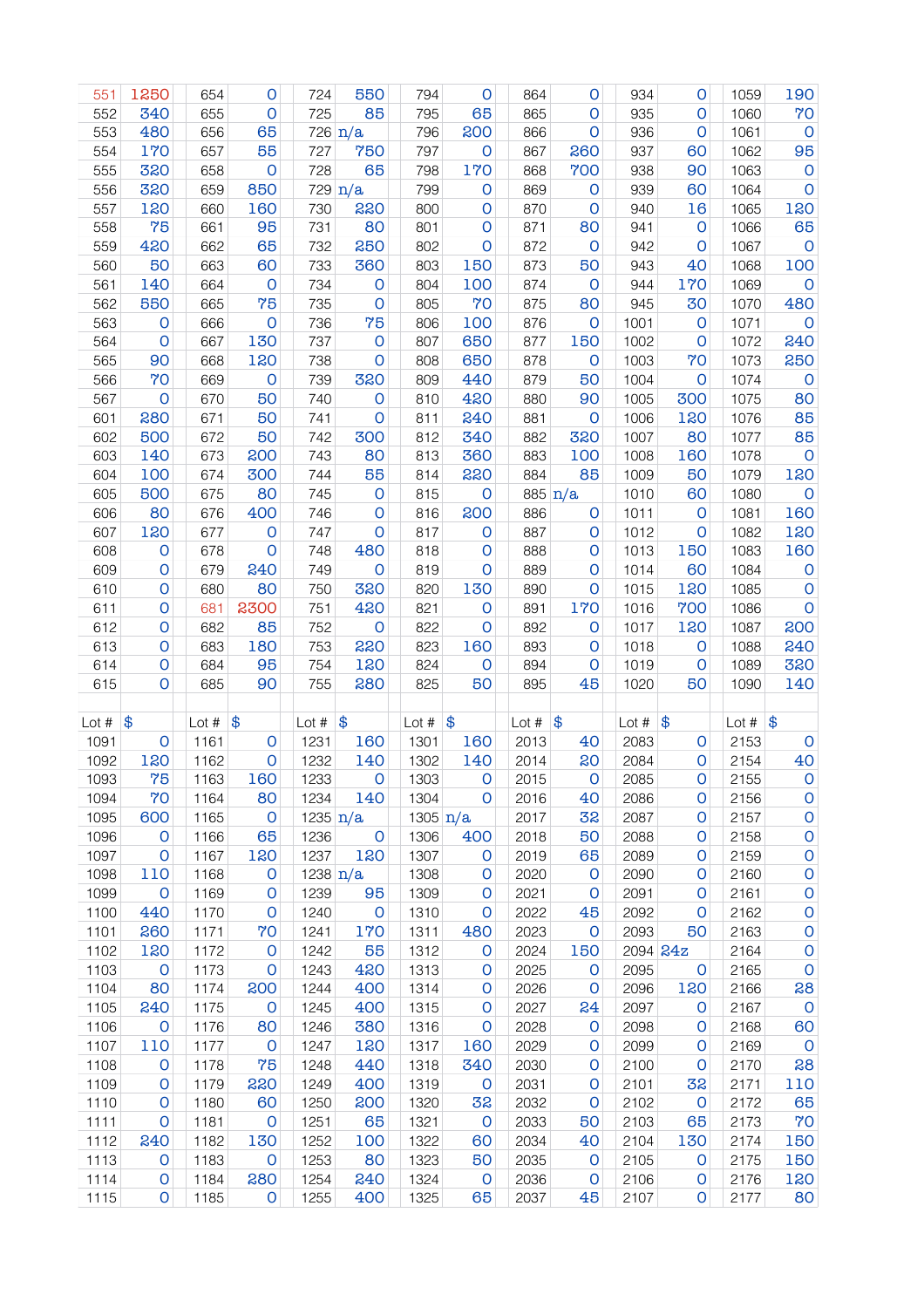| 1116        | O                   | 1186             | O                   | 1256           | O            | 1326             | $\mathsf{O}$ | 2038           | 32           | 2108           | 50           | 2178        | 50                  |
|-------------|---------------------|------------------|---------------------|----------------|--------------|------------------|--------------|----------------|--------------|----------------|--------------|-------------|---------------------|
| 1117        | 0                   | 1187             | 0                   | 1257           | 0            | 1327             | 65           | 2039           | $\mathsf{O}$ | 2109           | 80           | 2179        | 45                  |
| 1118        | 0                   | 1188             | 0                   | 1258           | O            | 1328             | 40           | 2040           | 40           | 2110           | O            | 2180        | 50                  |
| 1119        | O                   | 1189             | 0                   | 1259           | O            | 1329             | 650          | 2041           | 50           | 2111           | $\circ$      | 2181        | $\mathbf{O}$        |
| 1120        | 70                  | 1190             | 0                   | 1260           | $\mathbf 0$  | 1330             | 200          | 2042           | 130          | 2112           | 28           | 2182        | 50                  |
| 1121        | 1000                | 1191             | $\mathsf{O}$        | 1261           | $\mathbf 0$  | 1331             | 95           | 2043           | O            | 2113           | O            | 2183        | $\mathsf{O}$        |
| 1122        | 130                 | 1192             | 80                  | 1262           | $\mathbf 0$  | 1332             | 240          | 2044           | 0            | 2114           | O            | 2184        | $\circ$             |
| 1123        | O                   | 1193             | $\circ$             | 1263           | $\mathbf 0$  | 1333             | 80           | 2045           | 0            | 2115           | 75           | 2185        | 36                  |
| 1124        | $\mathsf{o}$        | 1194             | 0                   | 1264           | O            | 1334             | 70           | 2046           | 40           | 2116           | 55           | 2186        | O                   |
| 1125        | 160                 | 1195             | $\mathsf{O}$        | 1265           | 0            | 1335             | 750          | 2047           | 0            | 2117           | 75           | 2187        | $\mathsf{o}$        |
| 1126        | O                   | 1196             | 65                  | 1266           | O            | 1336             | 190          | 2048           | 55           | 2118           | 55           | 2188        | 36                  |
| 1127        | 50                  | 1197             | $\circ$             | 1267           | O            | 1337             | $\circ$      | 2049           | $\mathbf 0$  | 2119           | 55           | 2189        | 40                  |
| 1128        | $\mathsf{o}$        | 1198             | 0                   | 1268           | O            | 1338             | 200          | 2050           | 32           | 2120           | 45           | 2190        | 130                 |
| 1129        | 130                 | 1199             | 0                   | 1269           | 260          | 1339             | 110          | 2051           | 120          | 2121           | O            | 2191        | $\mathbf 0$         |
| 1130        | 70                  | 1200             | 0                   | 1270           | 200          | 1340             | 1800         | 2052           | O            | 2122           | 0            | 2192        | 45                  |
| 1131        | 80                  | 1201             | 0                   | 1271           | 220          | 1341             | 80           | 2053           | 0            | 2123           | 0            | 2193        | $\mathsf{O}\xspace$ |
| 1132        | 120                 | 1202             | $\mathsf{O}$        | 1272           | $\mathbf 0$  | 1342             | 105          | 2054           | O            | 2124           | 0            | 2194        | $\mathsf{O}$        |
| 1133        | $\mathbf 0$         | 1203             | $\mathsf{O}$        | 1273           | O            | 1343             | 180          | 2055           | 0            | 2125           | 0            | 2195        | $\mathsf{O}$        |
| 1134        | 120                 | 1204             | 50                  | 1274           | O            | 1344             | 130          | 2056           | 0            | 2126           | 0            | 2196        | $\mathsf{O}$        |
| 1135        | 110                 | 1205             | $\mathsf{O}$        | 1275           | O            | 1345             | 60           | 2057           | 0            | 2127           | $\mathsf{O}$ | 2197        | $\mathsf{O}$        |
| 1136        | $\mathsf{O}$        | 1206             | 80                  | 1276           | 0            | 1346             | 65           | 2058           | 0            | 2128           | $\mathsf{O}$ | 2198        | $\mathsf{O}$        |
| 1137        | $\mathsf{O}$        | 1207             | 330                 | 1277           | 0            | 1347             | $\mathbf 0$  | 2059           | 0            | 2129           | $\mathsf{O}$ | 2199        | $\mathsf{O}$        |
| 1138        | $\mathsf{O}\xspace$ | 1208             | $\circ$             | 1278           | O            | 1348             | 170          | 2060           | 0            | 2130           | $\mathsf{O}$ | 2200        | 0                   |
| 1139        | 700                 | 1209             | $\mathbf 0$         | 1279           | $\mathsf{O}$ | 1349             | 65           | 2061           | 70           | 2131           | 40           | 2201        | $\mathsf O$         |
| 1140        | 380                 | 1210             | $\mathbf 0$         | 1280           | 260          | 1350             | 120          | 2062           | $\mathsf{o}$ | 2132           | O            | 2202        | $\mathsf O$         |
| 1141        | 0                   | 1211             | 50                  | 1281           | O            | 1351             | 260          | 2063           | O            | 2133           | 0            | 2203        | 0                   |
| 1142        | 0                   | 1212             | $\mathsf{O}$        | 1282           | O            | 1352             | 300          | 2064           | 0            | 2134           | 0            | 2204        | O                   |
| 1143        | 0                   | 1213             | 0                   | 1283           | O            | 1353             | 400          | 2065           | 36           | 2135           | 0            | 2205        | 70                  |
| 1144        | O                   | 1214             | $\mathsf{O}$        | 1284           | 190          | 1354             | 130          | 2066           | $\mathsf{O}$ | 2136           | 0            | 2206        | $\mathbf 0$         |
| 1145        | 0                   | 1215             | $\mathsf{O}$        | 1285           | $\mathbf 0$  | 1355             | 240          | 2067           | 0            | 2137           | 0            | 2207        | $\circ$             |
| 1146        | 90                  | 1216             | 80                  | 1286           | $\mathbf 0$  | 1356             | 50           | 2068           | 0            | 2138           | 0            | 2208        | $\circ$             |
| 1147        | O                   | 1217             | 170                 | 1287           | $\mathbf 0$  | 1357             | $\mathsf{O}$ | 2069           | 0            | 2139           | 30           | 2209        | 80                  |
| 1148        | 80                  | 1218             | $\mathbf 0$         | 1288           | 0            | 1358             | 130          | 2070           | 0            | 2140           | 85           | 2210        | 60                  |
| 1149        | 130                 | 1219             | 180                 | 1289           | 0            | 2001             | 0            | 2071           | 40           | 2141           | 110          | 2211        | 80                  |
| 1150        | $\mathsf{O}$        | 1220             | $\mathsf{O}$        | 1290           | O            | 2002             | $\mathsf{O}$ | 2072           | $\mathbf 0$  | 2142           | O            | 2212        | 80                  |
| 1151        | 55                  | 1221             | 500                 | 1291           | O            | 2003             | 0            | 2073           | $\mathsf{O}$ | 2143           | 0            | 2213        | 140                 |
| 1152        | 55                  | 1222             | 0                   | 1292           | 0            | 2004             | O            | 2074           | 95           | 2144           | $\mathbf 0$  | 2214        | 0                   |
| 1153        | 40                  | 1223             | 300                 | 1293           | O            | 2005             | O            | 2075           | 65           | 2145           | O            | 2215        | 60                  |
| 1154        | $\mathbf 0$         | 1224             | 240                 | 1294           | 360          | 2006             | 85           | 2076           | 65           | 2146           | 40           | 2216        | $\mathsf O$         |
| 1155        | O                   | 1225             | 200                 | 1295           | 260          | 2007             | O            | 2077           | 65           | 2147           | 50           | 2217        | $\mathsf O$         |
| 1156        | O                   | 1226             | $\mathbf 0$         | 1296           | 420          | 2008             | O            | 2078           | 85           | 2148           | $\mathbf 0$  | 2218        | $\mathsf O$         |
| 1157        | O                   | 1227             | $\mathsf{O}\xspace$ | 1297           | 180          | 2009             | $\circ$      | 2079           | O            | 2149           | $\mathbf 0$  | 2219        | $\mathsf O$         |
| 1158        | $\mathsf{O}$        | 1228             | 160                 | 1298           | 750          | 2010             | $\mathbf 0$  | 2080           | 0            | 2150           | $\mathbf 0$  | 2220        | $\mathsf O$         |
| 1159        | O                   | 1229             | $\mathbf 0$         | 1299           | $\mathsf{O}$ | 2011             | 28           | 2081           | $\mathsf O$  | 2151           | 80           | 2221        | 120                 |
| 1160        | O                   | 1230             | O                   | 1300           | 200          | 2012             | $\circ$      | 2082           | 120          | 2152           | $\circ$      | 2222        | 180                 |
|             |                     |                  |                     |                |              |                  |              |                |              |                |              |             |                     |
| Lot $#$ $\$ |                     | Lot # $\sqrt{3}$ |                     | Lot $\#$ $\$\$ |              | Lot # $\vert \$$ |              | Lot $\#$ $\$\$ |              | Lot $\#$ $\$\$ |              | Lot # $\$\$ |                     |
| 2223        | 140                 | 2293             | O                   | 2363           | 90           | 2433             | 80           | 2503           | 80           | 3022           | 0            | 3092        | $\mathsf O$         |
| 2224        | $\mathbf 0$         | 2294             | $\mathsf O$         | 2364           | 32           | 2434             | 40           | 2504           | $\mathsf{O}$ | 3023           | 0            | 3093        | $\mathsf O$         |
| 2225        | 140                 | 2295             | O                   | 2365           | 32           | 2435             | $\mathsf{o}$ | 2505           | 0            | 3024           | 0            | 3094        | 8                   |
| 2226        | 65                  | 2296             | 0                   | 2366           | 0            | 2436             | 50           | 2506           | O            | 3025           | 65           | 3095        | 24                  |
| 2227        | $\mathbf 0$         | 2297             | 0                   | 2367           | O            | 2437             | $\mathbf 0$  | 2507           | 130          | 3026           | O            | 3096        | $\mathsf{O}$        |
| 2228        | $\mathsf{o}$        | 2298             | 95                  | 2368           | O            | 2438             | O            | 2508           | 130          | 3027           | O            | 3097        | 12                  |
| 2229        | 65                  | 2299             | $\mathsf{O}$        | 2369           | 45           | 2439             | O            | 2509           | 80           | 3028           | 40           | 3098        | 8                   |
| 2230        | 55                  | 2300             | $\mathsf{O}$        | 2370           | 40           | 2440             | 0            | 2510           | O            | 3029           | O            | 3099        | 16                  |
| 2231        | 45                  | 2301             | 80                  | 2371           | 32           | 2441             | O            | 2511           | O            | 3030           | O            | 3100        | $\bf{8}$            |
| 2232        | $\mathbf 0$         | 2302             | $\mathbf 0$         | 2372           | 85           | 2442             | O            | 2512           | 0            | 3031           | $\mathsf{o}$ | 3101        | $\mathsf{O}$        |
| 2233        | 240                 | 2303             | 40                  | 2373           | 90           | 2443             | 28           | 2513           | $\mathsf O$  | 3032           | 40           | 3102        | 10                  |
| 2234        | 120                 | 2304             | $\mathsf{O}$        | 2374           | 95           | 2444             | $\mathsf O$  | 2514           | 40           | 3033           | $\mathsf{o}$ | 3103        | 10                  |